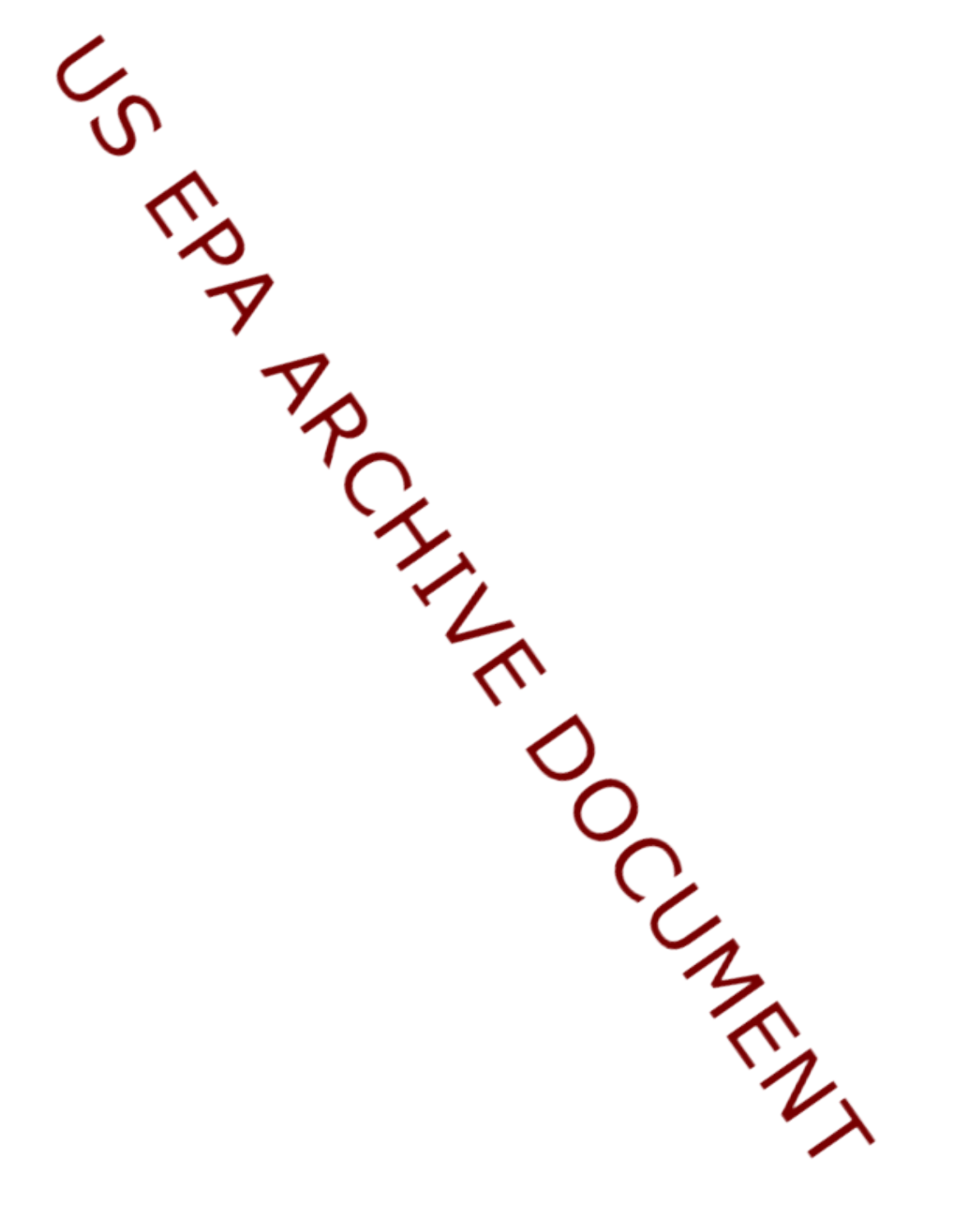## **THE ENVIRONMENTAL TECHNOLOGY VERIFICATION**







|  |  | <b>ETV Joint Verification Statement</b> |  |
|--|--|-----------------------------------------|--|
|--|--|-----------------------------------------|--|

|                                   | TECHNOLOGY TYPE: MULTI-PARAMETER WATER MONITORS FOR<br><b>DISTRIBUTION SYSTEMS</b> |                                             |  |  |  |  |
|-----------------------------------|------------------------------------------------------------------------------------|---------------------------------------------|--|--|--|--|
| <b>APPLICATION:</b>               | <b>MONITORING DRINKING WATER QUALITY</b>                                           |                                             |  |  |  |  |
| <b>TECHNOLOGY NAME: Model WQS</b> |                                                                                    |                                             |  |  |  |  |
| <b>COMPANY:</b>                   | <b>Rosemount Analytical</b>                                                        |                                             |  |  |  |  |
| <b>ADDRESS:</b>                   | 2400 Barranca Parkway<br><b>Irvine, CA 92606</b>                                   | PHONE: 949-757-8500<br>949-863-9159<br>FAX: |  |  |  |  |
| <b>WEB SITE:</b>                  | www.emersonprocess.com                                                             |                                             |  |  |  |  |
| $E\text{-}MAIL:$                  | Richard.Baril@EmersonProcess.com                                                   |                                             |  |  |  |  |

The U.S. Environmental Protection Agency (EPA) supports the Environmental Technology Verification (ETV) Program to facilitate the deployment of innovative or improved environmental technologies through performance verification and dissemination of information. The goal of the ETV Program is to further environmental protection by accelerating the acceptance and use of improved and cost-effective technologies. ETV seeks to achieve this goal by providing high-quality, peer-reviewed data on technology performance to those involved in the design, distribution, financing, permitting, purchase, and use of environmental technologies. Information and ETV documents are available at www.epa.gov/etv.

ETV works in partnership with recognized standards and testing organizations, with stakeholder groups (consisting of buyers, vendor organizations, and permitters), and with individual technology developers. The program evaluates the performance of innovative technologies by developing test plans that are responsive to the needs of stakeholders, conducting field or laboratory tests (as appropriate), collecting and analyzing data, and preparing peer-reviewed reports. All evaluations are conducted in accordance with rigorous quality assurance (QA) protocols to ensure that data of known and adequate quality are generated and that the results are defensible.

The Advanced Monitoring Systems (AMS) Center, one of six technology areas under ETV, is operated by Battelle in cooperation with EPA's National Exposure Research Laboratory. The AMS Center evaluated the performance of the Rosemount Analytical Multi-Parameter/Optical Water Quality System (Model WQS) in continuously measuring free chlorine, temperature, conductivity, pH, and oxidation-reduction potential (ORP) in drinking water. This verification statement provides a summary of the test results.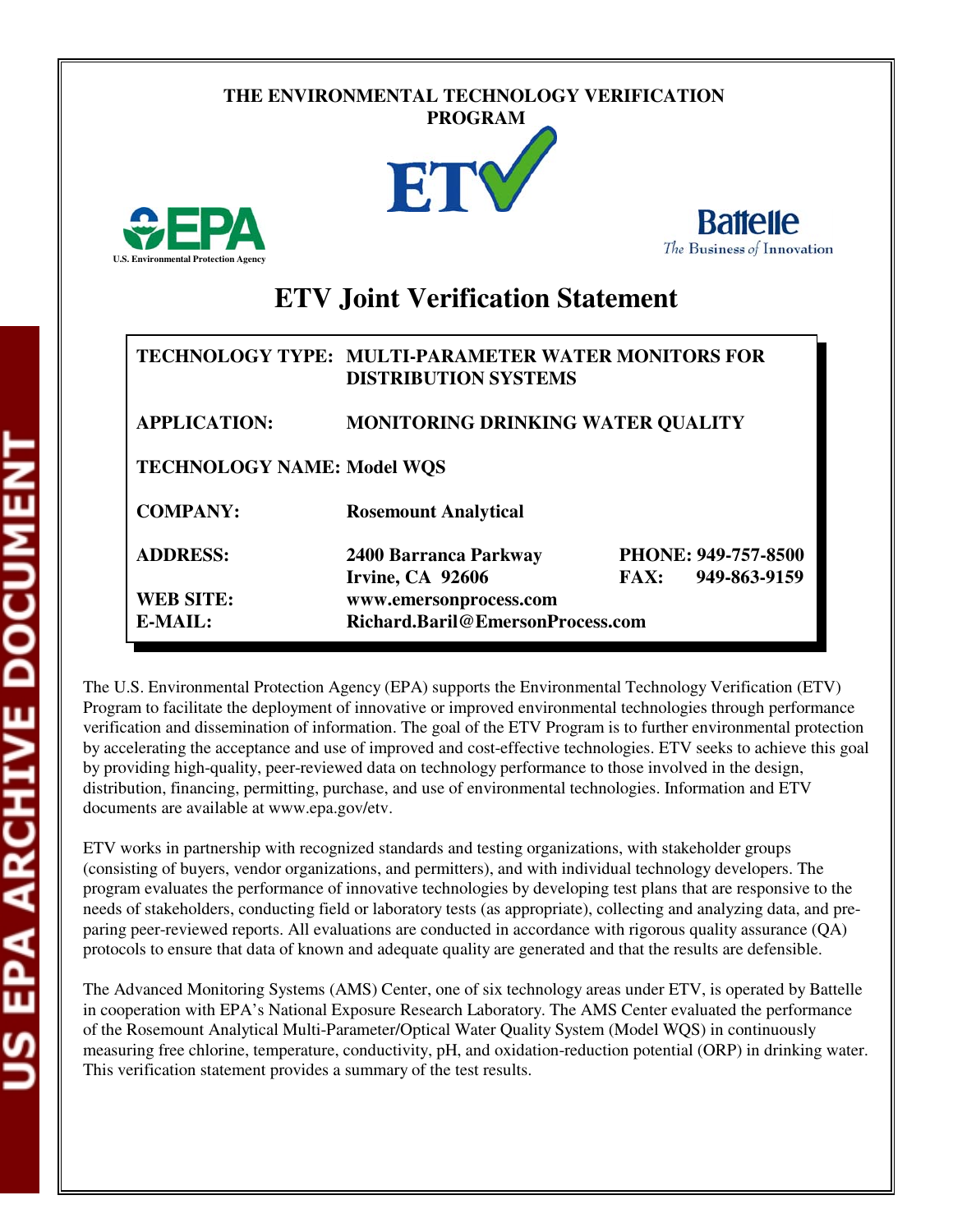## **VERIFICATION TEST DESCRIPTION**

The performance of the WQS unit was assessed in terms of its accuracy, response to injected contaminants, interunit reproducibility, ease of use, and data acquisition. The verification test was conducted between August 9 and October 28, 2004, and consisted of three stages, each designed to evaluate a particular performance characteristic of the WQS unit. All three stages of the test were conducted using a recirculating pipe loop at the U.S. EPA's Test and Evaluation Facility in Cincinnati, Ohio.

In the first stage of this verification test, the accuracy of the measurements made by the WQS units was evaluated during nine, 4-hour periods of stable water quality conditions by comparing each WQS unit measurement to a grab sample result generated each hour using a standard laboratory reference method and then calculating the percent difference (%D). The second stage of the verification test involved evaluating the response of the WQS units to changes in water quality parameters by injecting contaminants (nicotine, arsenic trioxide, and aldicarb) into the pipe loop. Two injections of three contaminants were made into the recirculating pipe loop containing finished Cincinnati drinking water. The response of each water quality parameter, whether it was an increase, decrease, or no change, was documented and is reported here. In the first phase of Stage 3 of the verification test, the performance of the WQS units was evaluated during 52 days of continuous operation, throughout which references samples were collected once daily. The final phase of Stage 3 (which immediately followed the first phase of Stage 3 and lasted approximately one week) consisted of a two-step evaluation of the WQS performance to determine whether this length of operation would negatively impact the results from the WQS. First, as during Stage 1, a reference grab sample was collected every hour during a 4-hour analysis period and analyzed using the standard reference methods. Again, this was done to define a formal time period of stable water quality conditions over which the accuracy of the WQS could be evaluated. Second, to evaluate the response of the WQS unit to contaminant injection after the extended deployment, the duplicate injection of aldicarb, which was also included in the Stage 2 testing, was repeated. In addition, a pure *E. coli* culture, including the *E. coli* and the growth medium, was included as a second injected contaminant during Stage 3. Inter-unit reproducibility was assessed by comparing the results of two identical units operating simultaneously. Ease of use was documented by technicians who operated and maintained the units, as well as the Battelle Verification Test Coordinator.

QA oversight of verification testing was provided by Battelle and EPA. Battelle QA staff conducted a technical systems audit, a performance evaluation audit, and a data quality audit of 10% of the test data.

This verification statement, the full report on which it is based, and the test/QA plan for this verification test are all available at www.epa.gov/etv/centers/center1.html.

## **TECHNOLOGY DESCRIPTION**

The following description of the WQS unit was provided by the vendor and does not represent verified information.

The WQS unit measures pH, ORP, conductivity, temperature, and free chlorine in drinking water. The system combines user-specified instruments and sensors to create a customized system for monitoring water quality. The WQS unit does not need added reagents and uses minimum process flows of less than 183 milliliters per minute. The WQS unit uses three basic electrochemical principles of operation: millivolt measurements for pH and ORP, conductance/resistance measurements for conductivity, and amperometric/polarographic measurements for chlorine residuals. The WQS unit continuously monitors each parameter to provide constant surveillance of water quality events to ensure that acceptable water quality conditions are maintained. The WQS unit includes a sensor, cables, and instruments to measure water quality parameters. The verified WQS unit was 26 inches high and 32 inches wide. The width varies by system from 26 inches to 50 inches wide. The data output from the system is available as 4/20 mA analog, highway addressable remote transducer (HART®) or Foundation fieldbus® (H1), RS-485, Ethernet, or Modbus RTU digital outputs. It uses 115/230-volt alternating current or 24-volt direct current.

During this verification test, a Fluke (Everette, Washington) data logger was configured to the WQS unit to record the data every 30 seconds. The data logger was connected to a laptop computer that stored the data onto its hard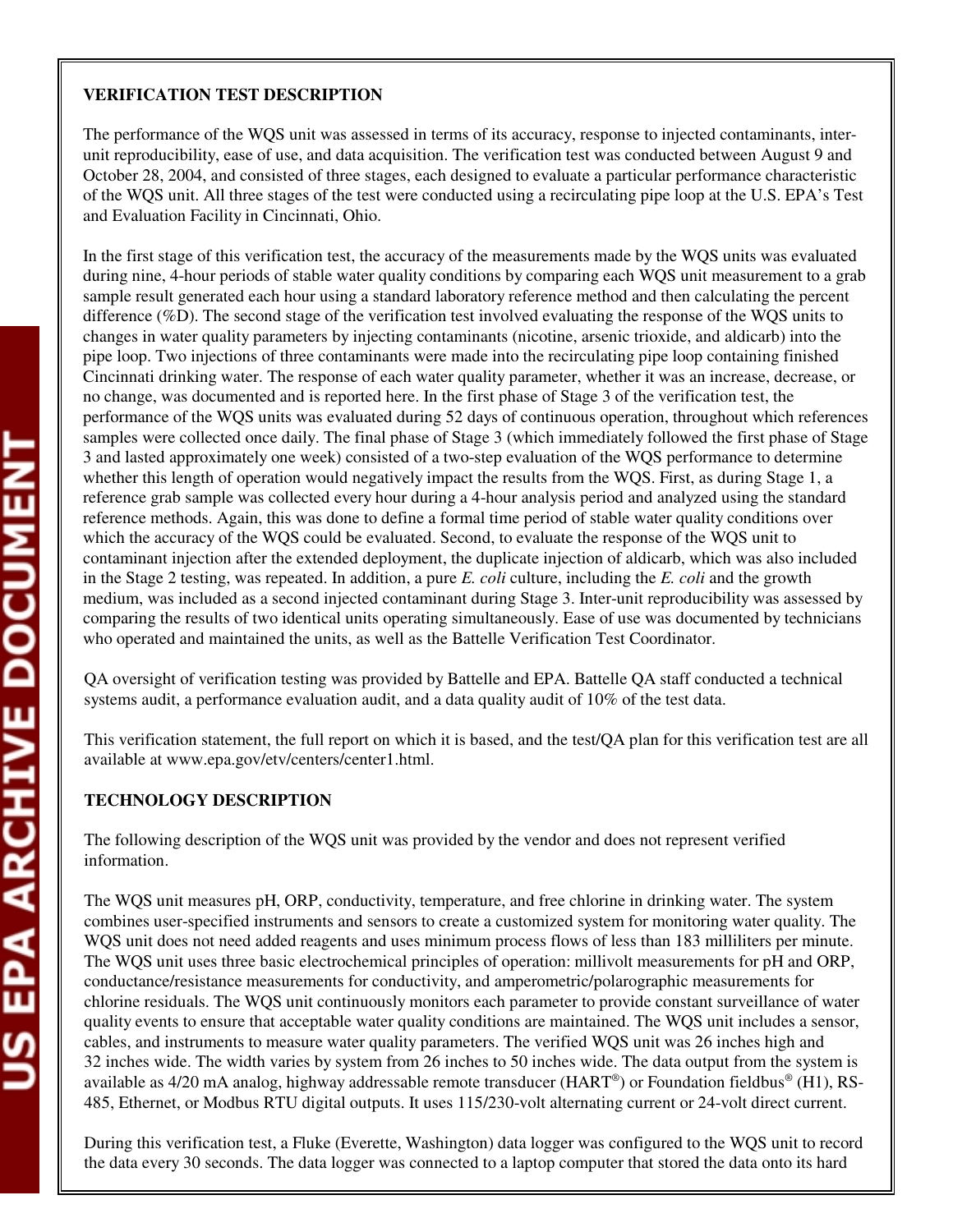drive as a delimited text file that was easily imported into a spreadsheet. The costs of the units as configured for the verification test ranged from \$12,000 to \$15,000. In addition, calibration reagents cost approximately \$200 annually.

## **VERIFICATION OF PERFORMANCE**

|                                                                        |                                                                                                                                                                                                                                                                                                                                                                                                                                                                                                                                           | Free                                                                                                                                                                   | Tem-                     |                           |                     |                             |                          |  |  |
|------------------------------------------------------------------------|-------------------------------------------------------------------------------------------------------------------------------------------------------------------------------------------------------------------------------------------------------------------------------------------------------------------------------------------------------------------------------------------------------------------------------------------------------------------------------------------------------------------------------------------|------------------------------------------------------------------------------------------------------------------------------------------------------------------------|--------------------------|---------------------------|---------------------|-----------------------------|--------------------------|--|--|
| <b>Evaluation Parameter</b>                                            |                                                                                                                                                                                                                                                                                                                                                                                                                                                                                                                                           |                                                                                                                                                                        | <b>Chlorine</b>          | perature                  | Conductivity        | pH                          | <b>ORP</b>               |  |  |
| Units 1 and 2,<br>Stage 1-                                             |                                                                                                                                                                                                                                                                                                                                                                                                                                                                                                                                           |                                                                                                                                                                        | $-11.1$ to 96.7          | $-5.9$ to 1.5             | 2.9 to 5.3          | $-7.4$ to $-1.1$            | (a)                      |  |  |
| <b>Accuracy</b>                                                        |                                                                                                                                                                                                                                                                                                                                                                                                                                                                                                                                           | range of %D (median)                                                                                                                                                   | (14.5)                   | $(-1.7)$                  | (4.2)               | $(-3.0)$                    |                          |  |  |
|                                                                        | Nicotine                                                                                                                                                                                                                                                                                                                                                                                                                                                                                                                                  | Reference                                                                                                                                                              | $\overline{a}$           | NC                        | NC                  | NC                          | $\equiv$                 |  |  |
|                                                                        |                                                                                                                                                                                                                                                                                                                                                                                                                                                                                                                                           | <b>WQS</b>                                                                                                                                                             |                          | NC                        | NC                  | NC                          |                          |  |  |
| <b>Stage 2- Response</b>                                               | Arsenic                                                                                                                                                                                                                                                                                                                                                                                                                                                                                                                                   | Reference                                                                                                                                                              | $\overline{\phantom{0}}$ | NC                        | $\qquad \qquad +$   | $\ddot{}$                   | $\overline{\phantom{0}}$ |  |  |
| to Injected<br><b>Contaminants</b>                                     | trioxide                                                                                                                                                                                                                                                                                                                                                                                                                                                                                                                                  | <b>WQS</b>                                                                                                                                                             | (b)                      | NC                        | $\ddot{}$           | $\ddot{}$                   | L.                       |  |  |
|                                                                        |                                                                                                                                                                                                                                                                                                                                                                                                                                                                                                                                           | Reference                                                                                                                                                              | $\equiv$                 | NC                        | N <sub>C</sub>      | NC                          |                          |  |  |
|                                                                        | Aldicarb                                                                                                                                                                                                                                                                                                                                                                                                                                                                                                                                  | <b>WQS</b>                                                                                                                                                             |                          | <b>NC</b>                 | NC                  | NC                          | $\overline{\phantom{0}}$ |  |  |
| <b>Stage 3-Accuracy</b><br><b>During Extended</b><br><b>Deployment</b> | Units 1 and 2,<br>range of %D (median)                                                                                                                                                                                                                                                                                                                                                                                                                                                                                                    |                                                                                                                                                                        | $-36.2$ to 68.3<br>(1.6) | $-4.1$ to 2.4<br>$(-0.2)$ | 3.4 to 6.7<br>(5.2) | $-2.8$ to $1.8$<br>$(-1.2)$ | (a)                      |  |  |
| <b>Stage 3-Accuracy</b>                                                | Unit 1, %D                                                                                                                                                                                                                                                                                                                                                                                                                                                                                                                                |                                                                                                                                                                        | $-1.1$                   | 0.6                       | 5.1                 | $-0.6$                      | (a)                      |  |  |
| <b>After Extended</b><br>Deployment                                    | Unit 2, %D                                                                                                                                                                                                                                                                                                                                                                                                                                                                                                                                |                                                                                                                                                                        | $-2.2$                   | 0.2                       | 5.3                 | $-0.9$                      | (a)                      |  |  |
|                                                                        |                                                                                                                                                                                                                                                                                                                                                                                                                                                                                                                                           | Reference                                                                                                                                                              | $\overline{a}$           | NC                        | $\boldsymbol{+}$    | $\equiv$                    | $\overline{\phantom{0}}$ |  |  |
| <b>Stage 3- Response</b><br>to Injected                                | E. coli                                                                                                                                                                                                                                                                                                                                                                                                                                                                                                                                   | <b>WOS</b>                                                                                                                                                             | $\equiv$                 | NC                        | NC                  | $\equiv$                    | $\equiv$                 |  |  |
| <b>Contaminants</b>                                                    | Aldicarb                                                                                                                                                                                                                                                                                                                                                                                                                                                                                                                                  | Reference                                                                                                                                                              | $\equiv$                 | NC                        | NC                  | $\overline{\phantom{0}}$    | $\overline{\phantom{a}}$ |  |  |
|                                                                        |                                                                                                                                                                                                                                                                                                                                                                                                                                                                                                                                           | <b>WQS</b>                                                                                                                                                             | (b)                      | NC                        | NC                  | <b>NC</b>                   | $\overline{a}$           |  |  |
| <b>Injection Summary</b>                                               |                                                                                                                                                                                                                                                                                                                                                                                                                                                                                                                                           | For a reason that is not clear, aldicarb altered the pH, as measured by the reference method,<br>during the Stage 3 injections, but not during the Stage 2 injections. |                          |                           |                     |                             |                          |  |  |
|                                                                        | Slope (intercept)                                                                                                                                                                                                                                                                                                                                                                                                                                                                                                                         |                                                                                                                                                                        | 0.48(0.45)               | $1.01(-0.19)$             | 1.00(0.26)          | 0.97(0.25)                  | $0.97(-4.38)$            |  |  |
|                                                                        | $\overline{r^2}$                                                                                                                                                                                                                                                                                                                                                                                                                                                                                                                          |                                                                                                                                                                        | 0.271                    | 0.999                     | 1.00                | 0.958                       | 0.950                    |  |  |
|                                                                        | p-value                                                                                                                                                                                                                                                                                                                                                                                                                                                                                                                                   |                                                                                                                                                                        | 0.367                    | 0.882                     | 0.787               | 0.832                       | $0.011^{(c)}$            |  |  |
| <b>Inter-unit</b><br><b>Reproducibility</b><br>(Unit 2 vs. Unit 1)     | With the exception of ORP, the t-test indicated that the sensors on each unit were performing<br>similarly. For ORP, the linear correlation between the two units was very high, but the extremely<br>small variability in the signal caused the difference between the two units to be statistically<br>significant. Although the free chlorine sensors were not highly correlated with one another, the<br>large variability in their measurements prevented the t-test from determining a significant<br>difference between the units. |                                                                                                                                                                        |                          |                           |                     |                             |                          |  |  |
| <b>Acquisition</b>                                                     | Based on the performance of the free chlorine sensors, calibration and membrane replacement<br><b>Ease of Use and Data</b> may have to occur periodically to maintain accurate measurements, especially those involving<br>response to injected contaminants. Also, the regular variability in free chlorine and pH<br>measurements may prevent observing small changes in those water quality parameters.                                                                                                                                |                                                                                                                                                                        |                          |                           |                     |                             |                          |  |  |

(a) Because a laboratory reference measurement equivalent to the on-line continuous measurement was not available, ORP was not included in the accuracy evaluation.

(b) Results from duplicate injections did not agree.

(c) The difference between the results from the two sensors was statistically significant.

 $+/-$  = Parameter measurement increased/decreased upon injection.

NC = No obvious change was noted through a visual inspection of the data.